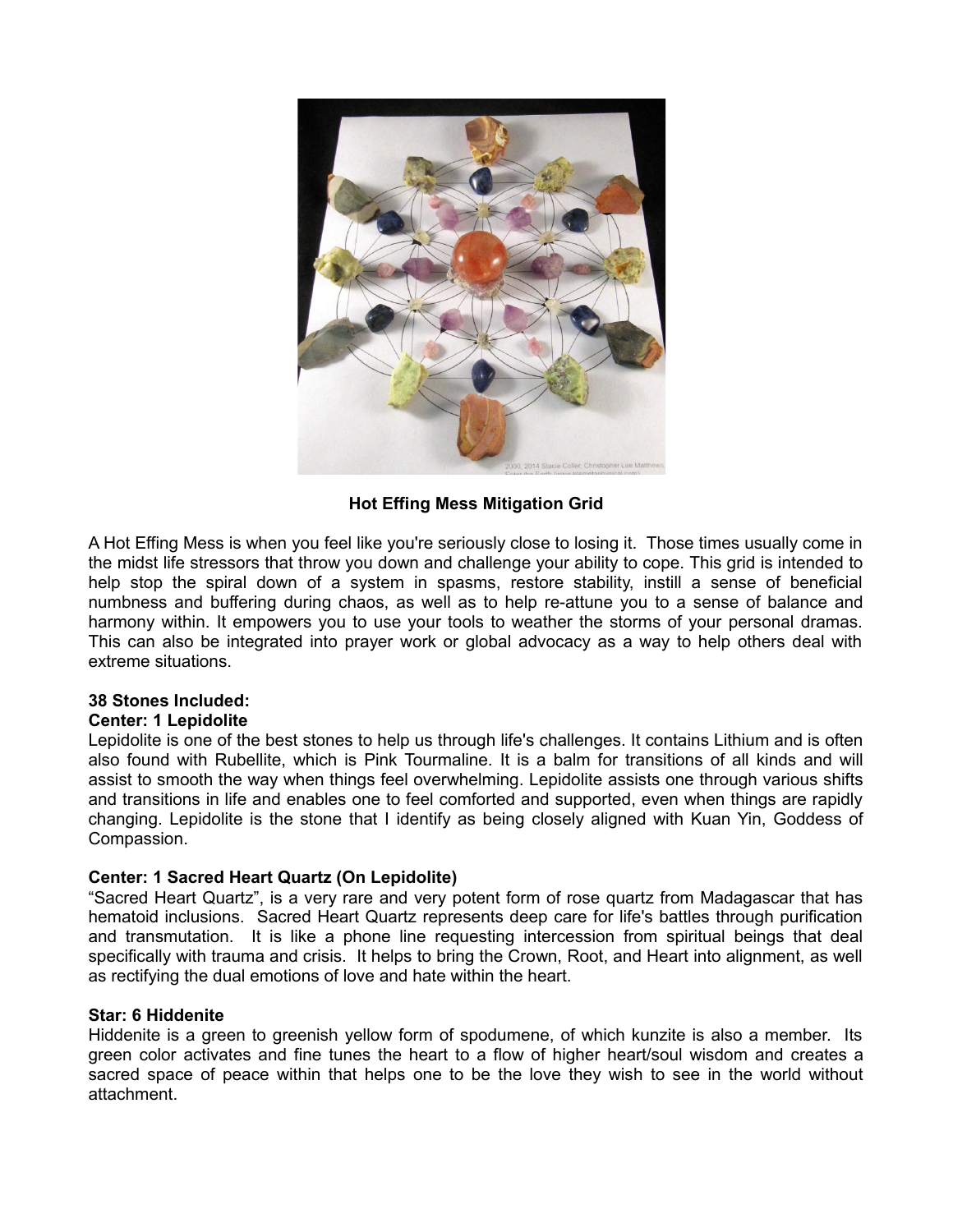## **Triangle: 6 Amethyst Diamond Elestials**

Amethyst is the stone of high spirituality, peace, and tranquility. It stimulates the Crown Chakra and helps to connect to ones Higher Self. It also has protective qualities and smooths the way to a gentle meditative state. It was once thought to discourage intoxication by drink and was carried around to ward off the evil eye. The double "diamond" and multi-terminated qualities of these special amethyst crystals from Madagascar assists in greatly directing the energies where they are most needed and enhances distance energy work or prayer work. The elestial qualities links this amethyst energy to the celestial, angelic, and Divine realms.

## **Open Circle: 6 Sodalite**

Sodalite is a stone of respite, care, and "anti-drama". It helps us to restore ourselves when we have pushed too far and traveled too hard. It brings a sense of quiet anchor to a beleaguered soul and moves this spirit into a balanced openness with its Higher Self. It is enriching and empowering to the psychic senses and calming and cooling to the system that has been stretched thin. It assists to calm intense reactions and emotions to situations and allows us to function in a more structured and intentional way. It helps us to do this without being sidetracked by the intensity and impact of an overly emotional perspective.

## **Dot: 6 Pink Tourmaline**

Pink Tourmaline is a beautiful love and protection stone. As with all pink stones, it acts mainly upon the Heart Chakra for emotional healing, alignment, balance, and care. As with other tourmaline varieties, it is an excellent shield from the intrusion of negative or parasitic influences. I think of it rather like rose quartz and black tourmaline had a baby.

## **Solid Circle: 6 Polychrome Jasper**

Polychrome Jasper is a new rock find from Madagascar. Its name means "jasper of many colors" and it often forms organic, flowing, multicolor designs, either in the shape of figures, shapes, or landscapes. It is intimately aligned with the raw, healing substances available in the natural world, which suggests that it can be used to spiritually empower and enhance healing mediums in general. Like all jaspers, Polychrome Jasper, is strengthening, protective, and supports stability, balance, grounding, and resilience.

## **Square: 6 Green Opal**

Green opal is an emotional body/heart chakra worker that stabilizes and creates appropriate boundaries and buffering for those who are emotionally vulnerable, energetically sensitive, empathic, or have the type of energy field that so easily melds into others that it is difficult to discern where "self" ends and others begin. Many healers use these natural sensitivities to be of service to others, but may find it sometimes uncomfortable or even personally harmful to linger in the limitless collective energy field of the larger world. Additionally, this stone works at subconscious layers as part of how it does this work, which can be intentionally directed toward healing work that targets the subconscious, such as hypnosis, positive affirmations, and manifestation work.

## **Recommended Protocols**

This grid can be used as background support in a passive way, or through active protocols. If you use it for passive support, it is recommended that you put it in a space where you have maximum time within the energy field, which is usually where you sleep. I would place it next to the bed on a night stand, or even under a bed, if you don't have pets that will disrupt the stones once you activate it.

**Attuning:** You can do an active "attuning" to the grid energies, while requesting "intercession" from your appropriate spiritual helpers that are in alignment with your belief system. There are significant purification, perceptual rectification, internal realignment, comfort through trauma, and strengthening themes with the energies. You can ask for these things to be provided to you in an active energy work session. You can either sit next to the grid and plug in, or place the grid and activate it under a chair, a